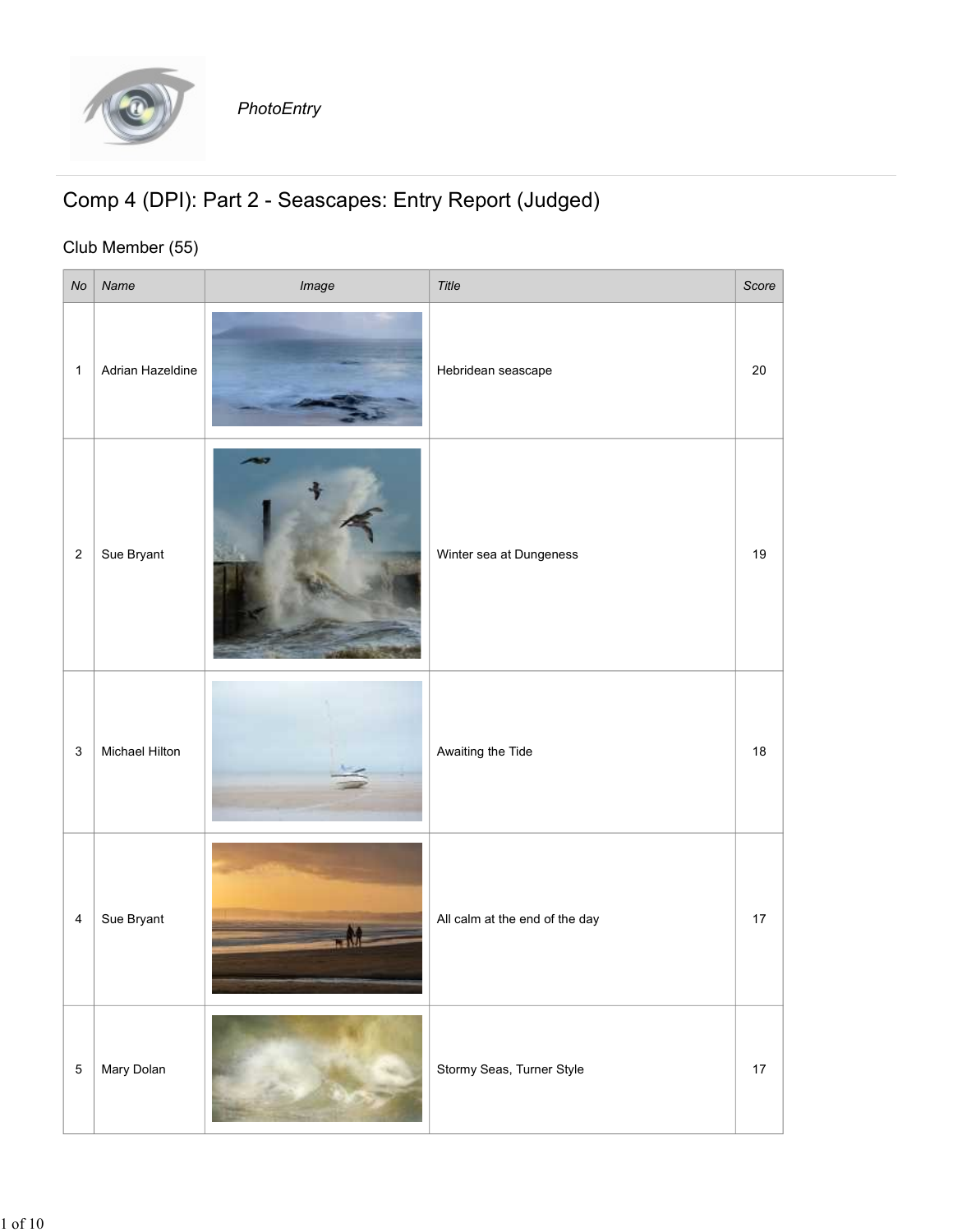| No      | Name                 | Image | Title                 | Score |
|---------|----------------------|-------|-----------------------|-------|
| $\,6\,$ | <b>Stuart Martin</b> |       | 03 Northern Lights    | 17    |
| 7       | John O'Brien         |       | Wake                  | 17    |
| 8       | John O'Brien         |       | Break in the weather  | 17    |
| 9       | David Royle          |       | Fort Perch Lighthouse | 17    |
| 10      | <b>Bill Salkeld</b>  |       | Morning Ride          | 17    |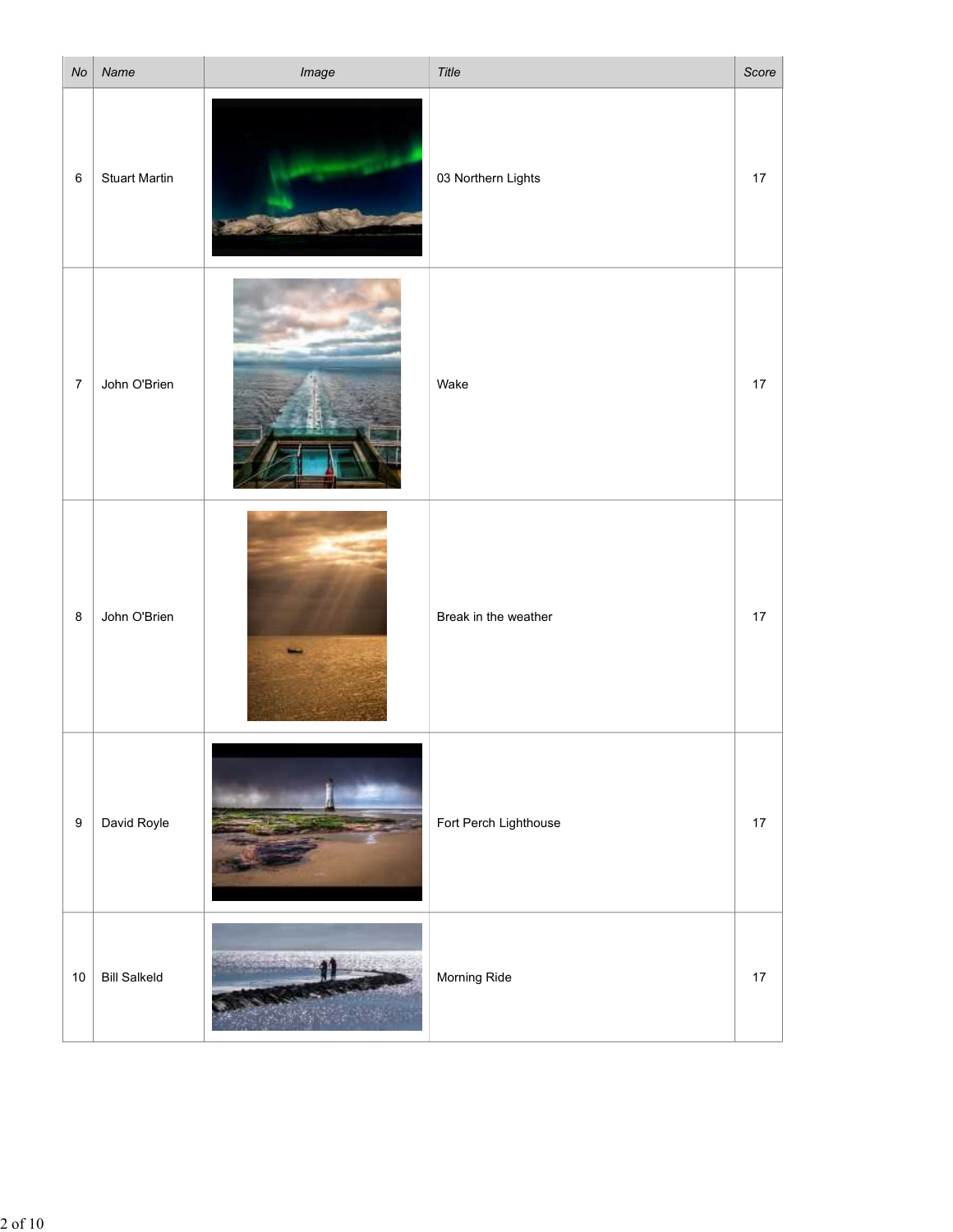| No | Name              | Image | Title                                            | Score |
|----|-------------------|-------|--------------------------------------------------|-------|
|    | 11   Pat Sawas    |       | Entrance from mannade into natures swimming pool | 17    |
|    | 12   Les Stringer | 20193 | Arctic Seascape                                  | 17    |
|    | 13   Mary Dolan   |       | Waves                                            | 16    |
|    | 14   Mary Dolan   |       | Stormy Weather                                   | 16    |
| 15 | Adrian Hazeldine  |       | Elements                                         | 16    |
| 16 | Adrian Hazeldine  |       | Rocky shore                                      | 16    |
| 17 | David Higton      |       | Bamburgh in the morning                          | 16    |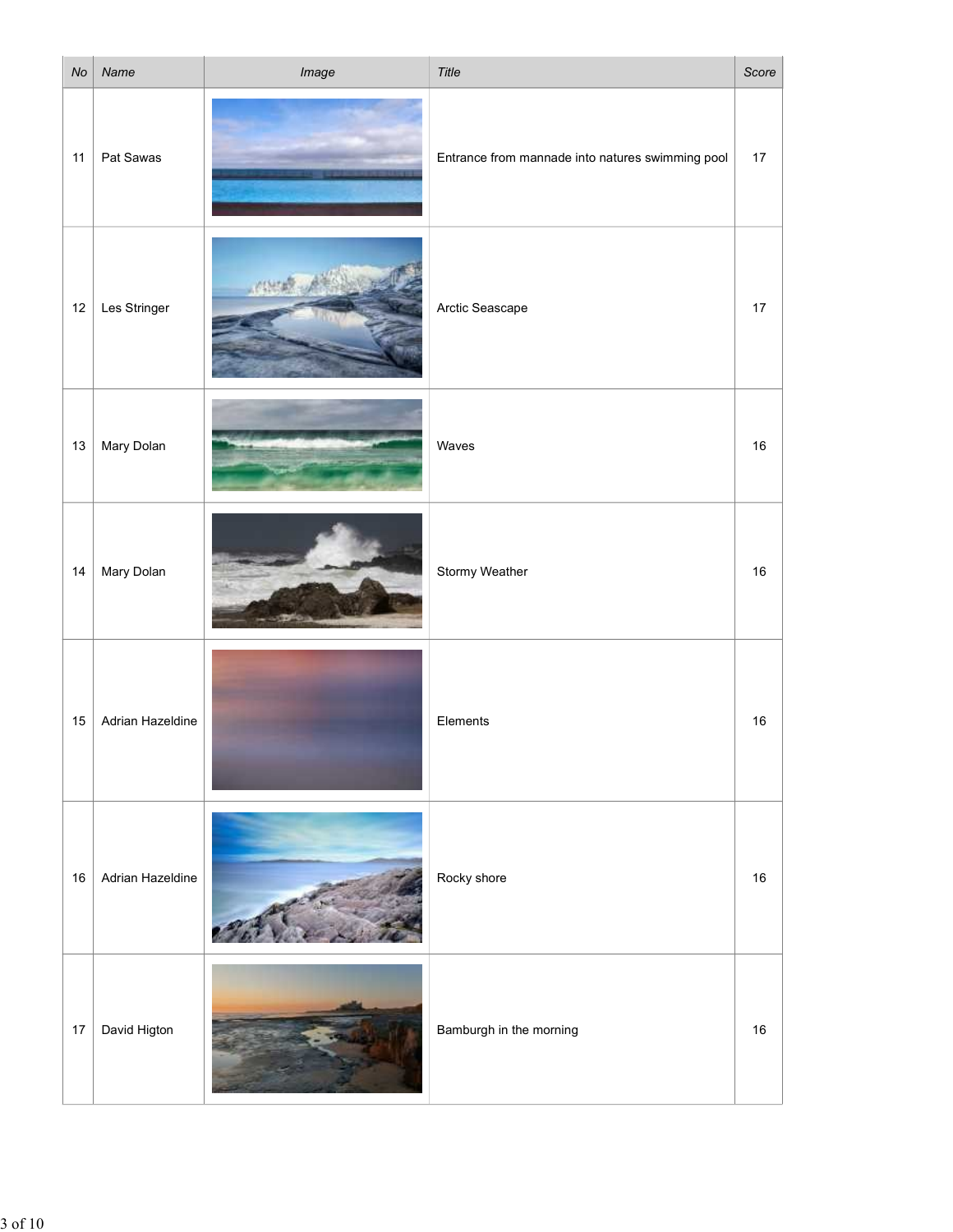| No | Name                 | Image                           | Title                                    | Score  |
|----|----------------------|---------------------------------|------------------------------------------|--------|
| 18 | Michael Hilton       |                                 | <b>Distant Storm</b>                     | 16     |
| 19 | <b>Stuart Martin</b> |                                 | 01 Stac'a Phris rock arch, Isle of Lewis | 16     |
| 20 | <b>Bill Salkeld</b>  |                                 | West Kirby Beach                         | 16     |
|    | 21 Gary Schultz      | <b><i><u>ASSESSMENT</u></i></b> | Havoysund on the Arctic                  | 16     |
|    | $22$ Les Stringer    |                                 | Dog day afternoon                        | 16     |
|    | 23   Sue Bryant      |                                 | Angry sea                                | $15\,$ |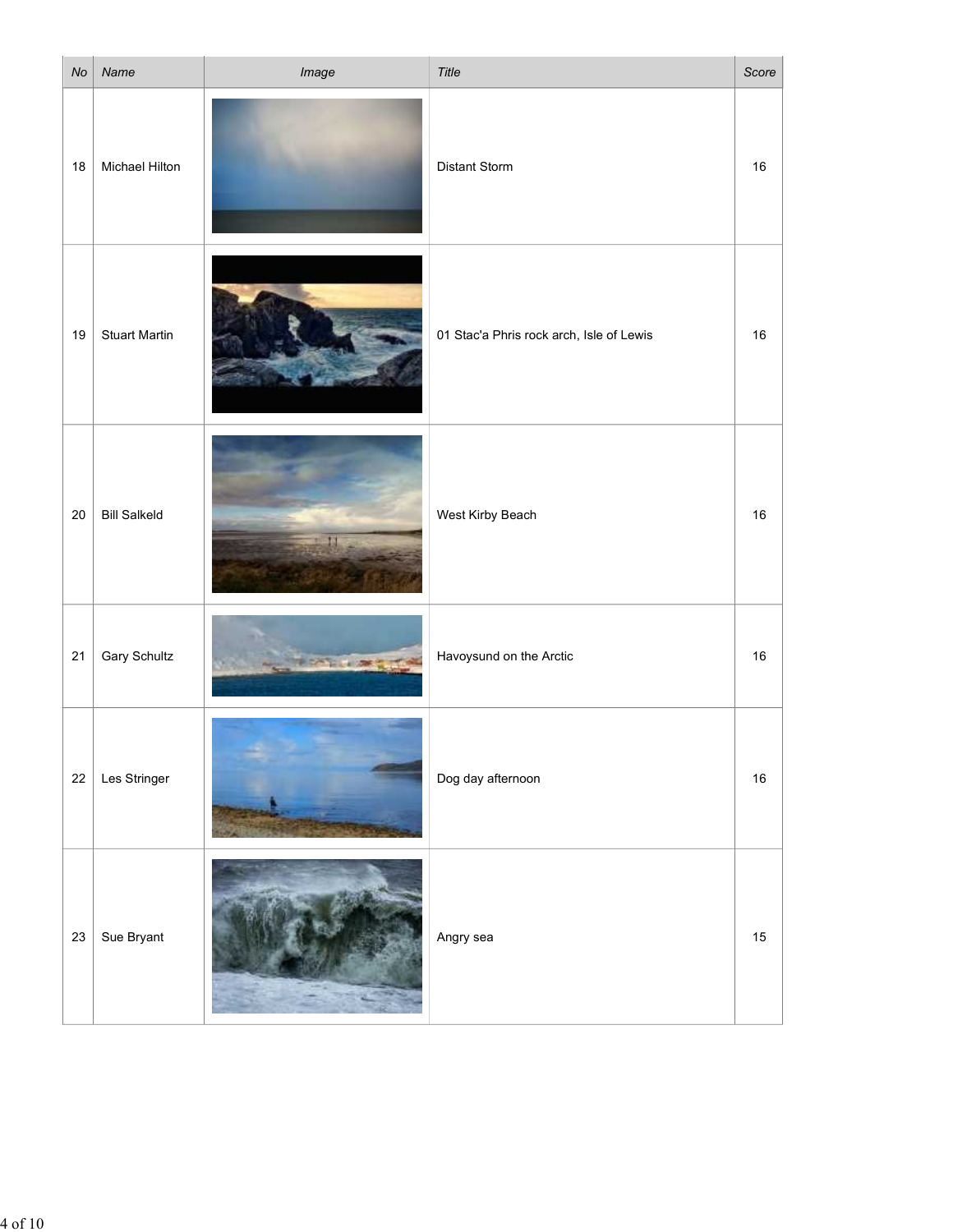| No | Name         | Image                                             | Title           | Score |
|----|--------------|---------------------------------------------------|-----------------|-------|
| 24 | David Hardy  |                                                   | Early start     | 15    |
| 25 | David Hardy  |                                                   | Sea ice         | 15    |
| 26 | David Higton | P. LEW Publishers to Act Spe.<br><b>CALL CALL</b> | Tidal dawn      | 15    |
| 27 | Chris Hills  |                                                   | Tranquil waters | 15    |
| 28 | Chris Hills  | 19991                                             | Sea flight      | 15    |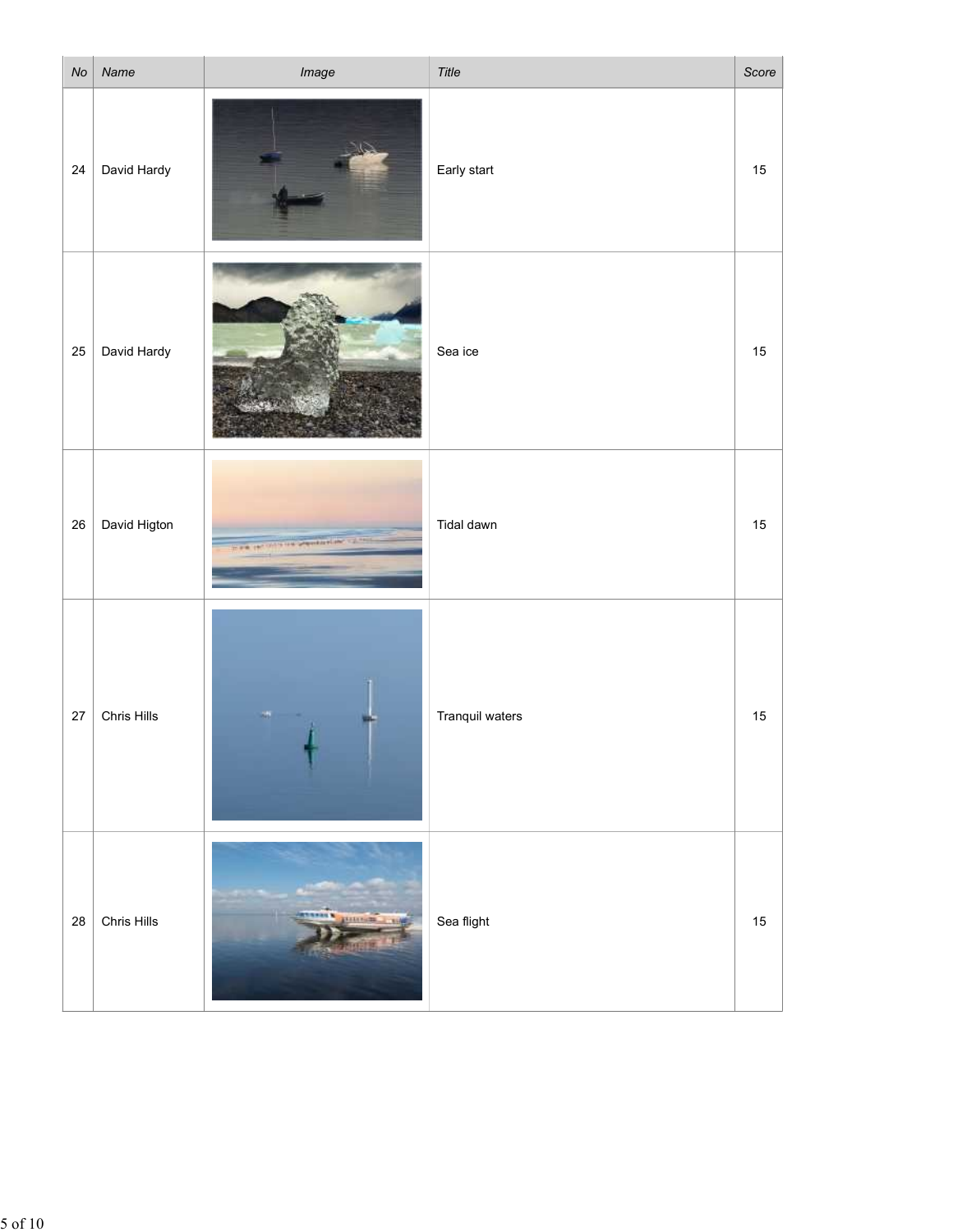| No | Name                 | Image | Title                            | Score |
|----|----------------------|-------|----------------------------------|-------|
| 29 | <b>Stuart Martin</b> |       | 02 Nr Lands End                  | 15    |
|    | 30   Monica McCabe   |       | Fair Weather Clouds Over Swanage | 15    |
| 31 | Monica McCabe        |       | Woody Bay                        | 15    |
| 32 | David Royle          |       | Storm on the pier                | 15    |
|    | 33 David Royle       |       | Evening Glow                     | 15    |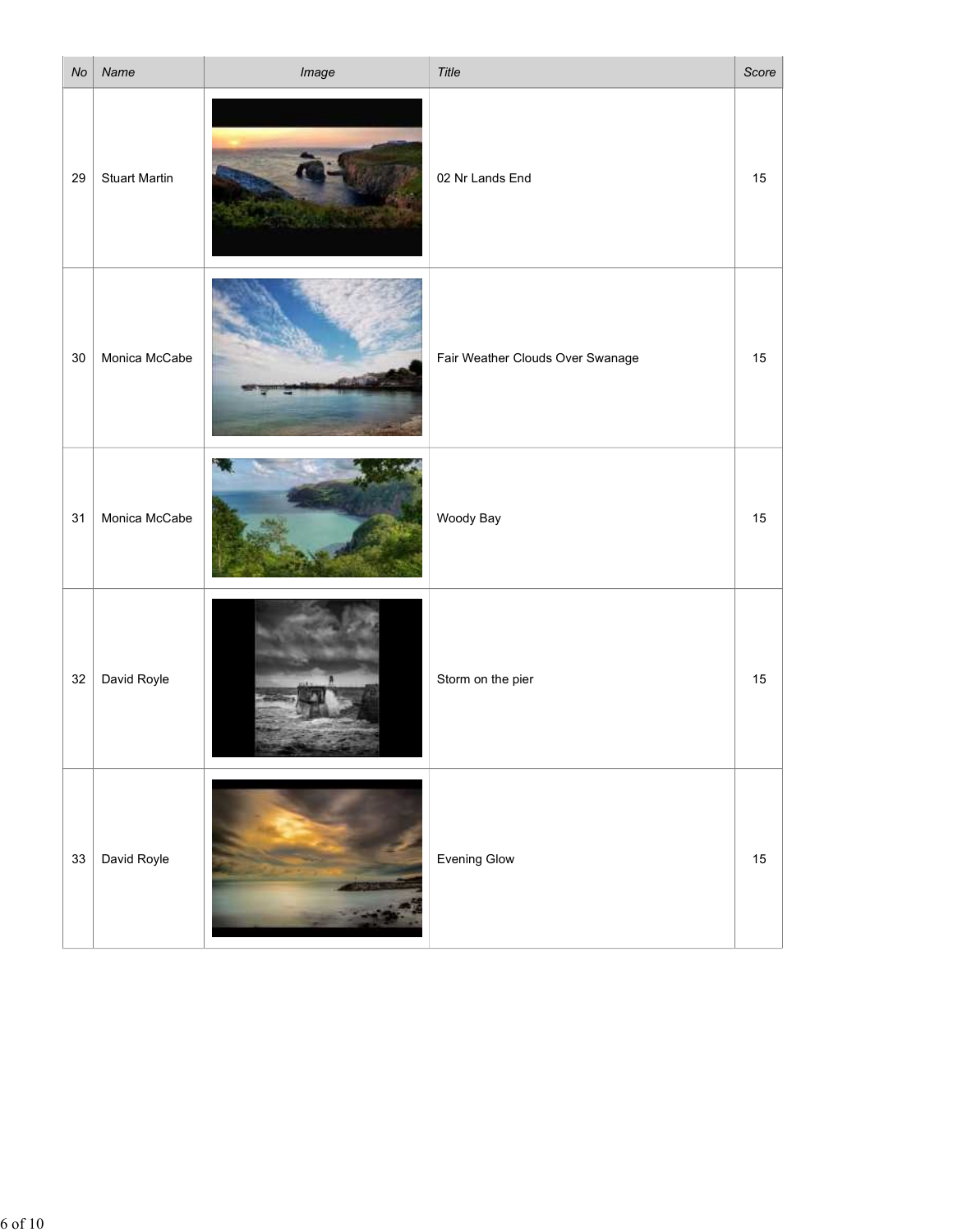| No | Name                | Image                  | Title                           | Score |
|----|---------------------|------------------------|---------------------------------|-------|
| 34 | Pat Sawas           |                        | The Beauty of Colours in Nature | 15    |
|    | $35$ Brian Smith    | ٠                      | Fog over the Mersey             | $15$  |
| 36 | Jan Barlow          |                        | Edge of the Pacific             | 14    |
| 37 | Jan Barlow          |                        | Gentle moorings                 | 14    |
| 38 | Margaret Green      |                        | Wild Sea at St Bees             | 14    |
|    | 39   Margaret Green | <b>ANGELIA ANGELIA</b> | The Harbour Borth y Gest        | 14    |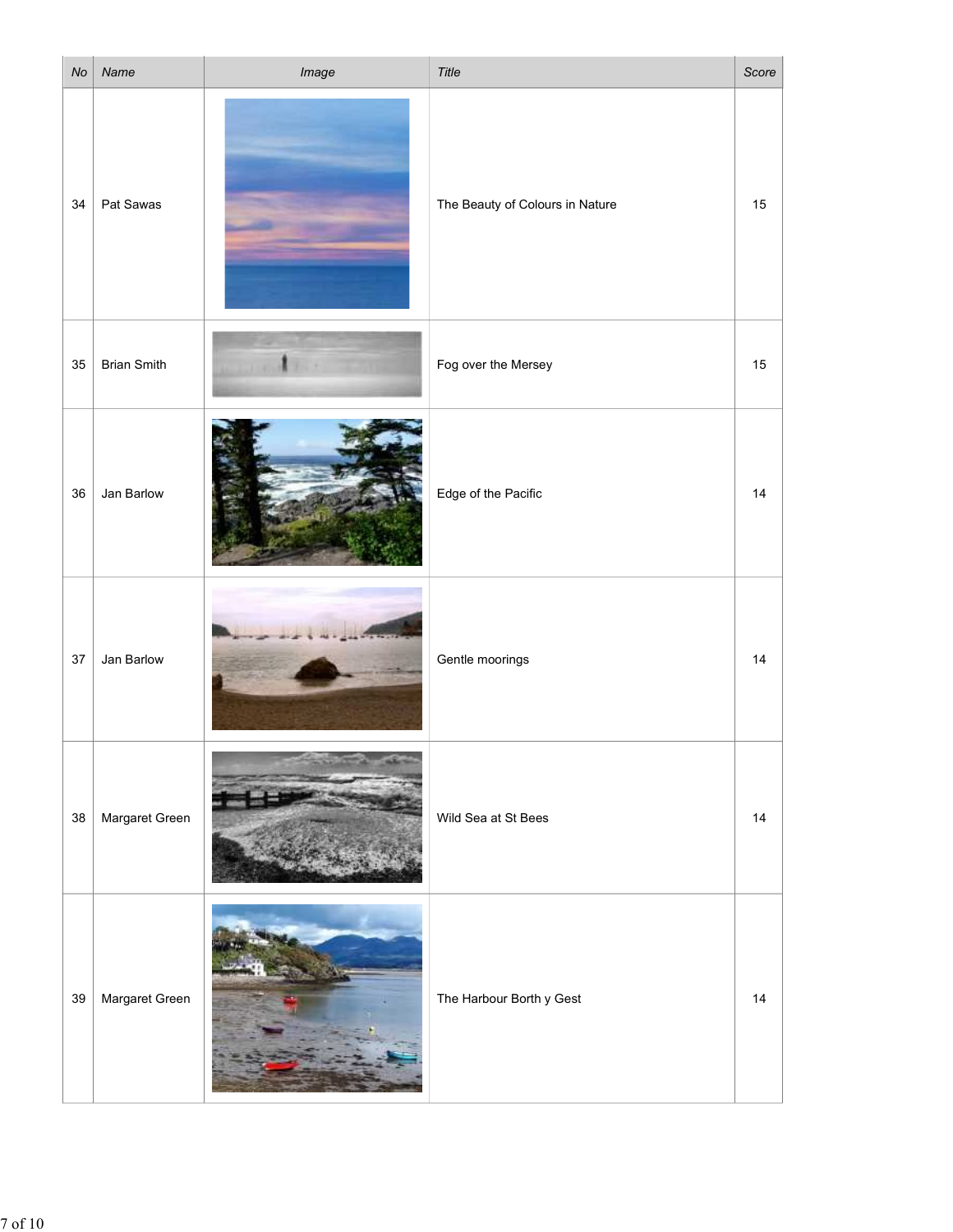| No | Name                | Image             | Title                 | Score |
|----|---------------------|-------------------|-----------------------|-------|
| 40 | Margaret Green      |                   | Low Tide at St Ann's  | 14    |
| 41 | David Hardy         |                   | Where ice meets water | 14    |
| 42 | David Higton        | <b>Contractor</b> | Contemplating Skye    | 14    |
| 43 | Michael Hilton      |                   | Ravenglass            | 14    |
| 44 | Monica McCabe       |                   | Path to the Sea       | 14    |
| 45 | John O'Brien        |                   | Wave                  | 14    |
| 46 | <b>Bill Salkeld</b> | <b>AV</b>         | From the Pier         | 14    |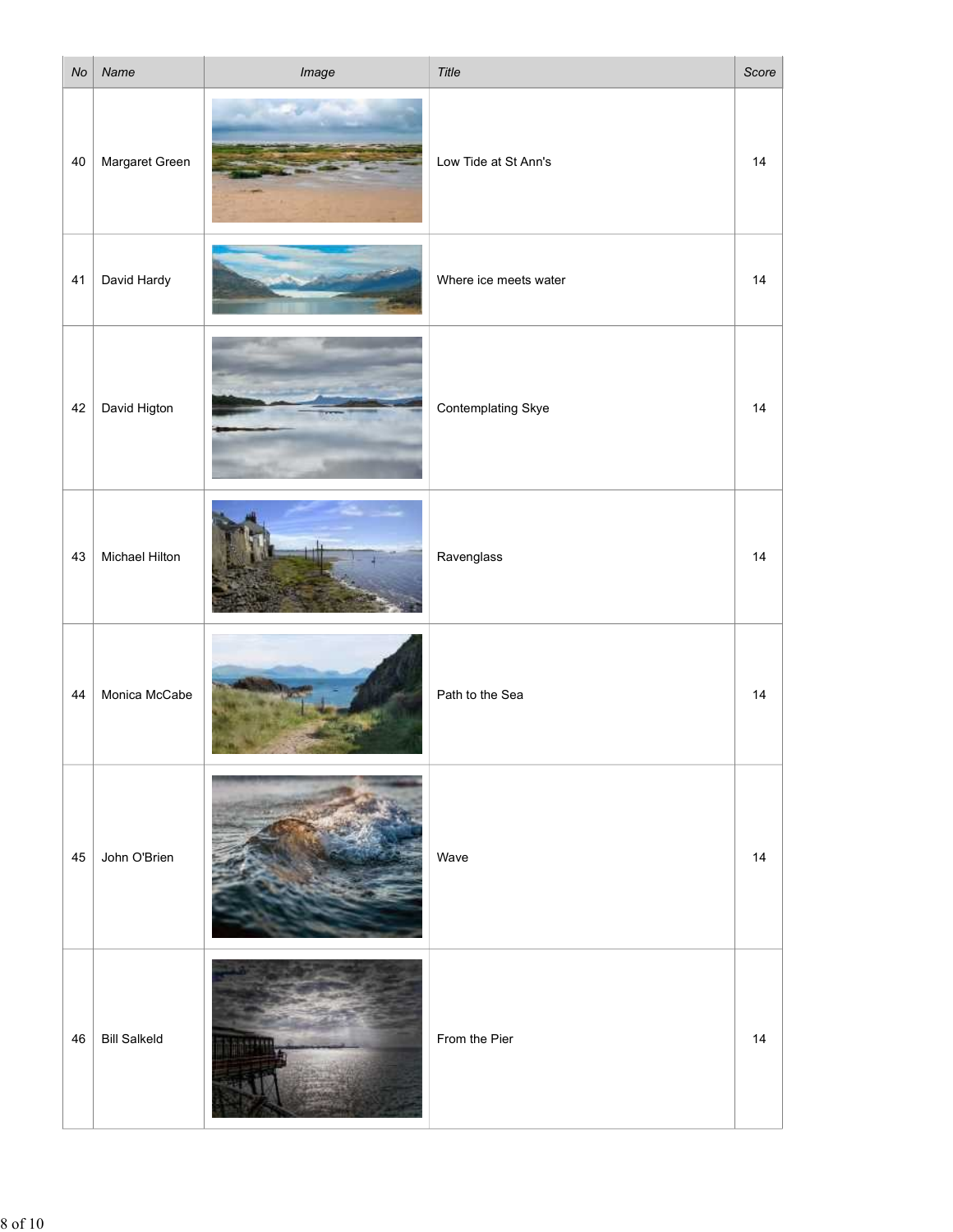| No | Name                | Image                      | Title                             | Score |
|----|---------------------|----------------------------|-----------------------------------|-------|
| 47 | Pat Sawas           |                            | Boats sit idle at Morfa Nefyn     | 14    |
| 48 | <b>Gary Schultz</b> |                            | A Storm brewing over the Atlantic | 14    |
| 49 | <b>Gary Schultz</b> |                            | Rocks on Baltic Seashore          | 14    |
| 50 | lan Scott           |                            | No seats on top                   | 14    |
| 51 | lan Tasker          | <b>Reading Contractors</b> | Mersey Traffic                    | 14    |
| 52 | Jan Barlow          |                            | Dorset view                       | 13    |
|    | $53$   Ian Scott    | LE MILIT                   | Calm evening racing               | 13    |